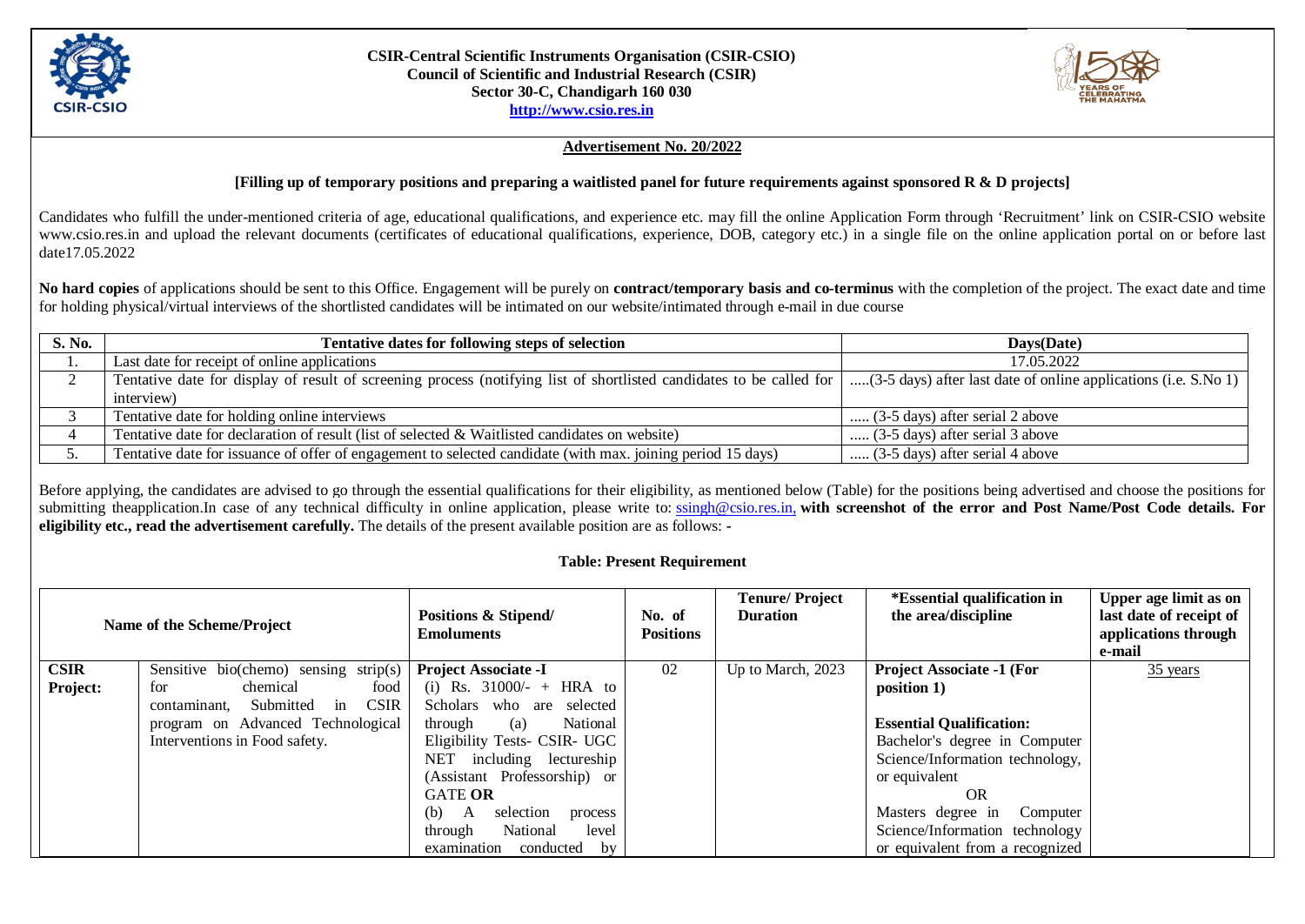| Central | Government                      |  | university                                   |  |
|---------|---------------------------------|--|----------------------------------------------|--|
|         | their<br>and<br>Department      |  |                                              |  |
|         | Agencies and institutions. (ii) |  | Desirable:                                   |  |
|         | Rs. $25000/-$ + HRA for others  |  | Programming knowledge of<br>$\Box$           |  |
|         | who do not fall under (i)       |  | $Python/R/C/C++$                             |  |
| above   |                                 |  | 2) Knowledge or willingness to               |  |
|         |                                 |  | learn machine learning,                      |  |
|         |                                 |  | Mobile app development,<br>$\left( 3\right)$ |  |
|         |                                 |  | especially for android.                      |  |
|         |                                 |  | <b>Project Associate -1</b>                  |  |
|         |                                 |  | (For position 2)                             |  |
|         |                                 |  |                                              |  |
|         |                                 |  | <b>Essential Qualification:</b>              |  |
|         |                                 |  | Master's Degree in Natural or                |  |
|         |                                 |  | Agricultural Sciences/OR                     |  |
|         |                                 |  | Bachelor's degree in                         |  |
|         |                                 |  | Engineering or Technology or                 |  |
|         |                                 |  | Medicine from a recognized                   |  |
|         |                                 |  | University in any of the                     |  |
|         |                                 |  | mentioned subjects:                          |  |
|         |                                 |  | Biotechnology/Nano-                          |  |
|         |                                 |  | biotechnology/Nanotechnology/                |  |
|         |                                 |  | Biochemistry/                                |  |
|         |                                 |  | Microbiology/Food                            |  |
|         |                                 |  | Biotechnology or                             |  |
|         |                                 |  | relevant/equivalent                          |  |
|         |                                 |  |                                              |  |
|         |                                 |  | Desirable: Candidates with                   |  |
|         |                                 |  | Hands-on experience in enzyme                |  |
|         |                                 |  | kinetics, bio-immobilization,                |  |
|         |                                 |  | Bio-conjugation, fluorescent/                |  |
|         |                                 |  | chemiluminescent assays,                     |  |
|         |                                 |  | lateral flow devices, dip sticks             |  |
|         |                                 |  | ,biosensors are desirable                    |  |

**\$** Upper age limit shall be reckoned as on the last date of receipt of applications.

**#** Experience: Experience shall be counted after obtaining the minimum prescribed qualification

**\***Candidates possessing essential qualification (E.Q.) in the required area/discipline **only** should apply, others are not eligible. Result Awaited candidates are not eligible.

**Other Benefits:** Accommodation (subject to availability), food facility and other amenities in campus.

*Please note:* 

1. **The performance of the candidates selected against all the above-mentioned positions will be reviewed at regular intervals (3/6 months etc.) and based on the performance as per the project mandate, further extension (if applicable) will be provided from time to time.** 

2. The candidates who have already served CSIR-CSIO or any other lab / institute of CSIR as any Project Assistant / Project Fellow / JRF (in contract R&D projects) / SRF (in contract R&D projects) / Research Associate etc. for a total period of 5 years or more are not eligible for these engagements. The candidates who have served for a period less than 5 years will have tenure up to remaining period till completion of five years.